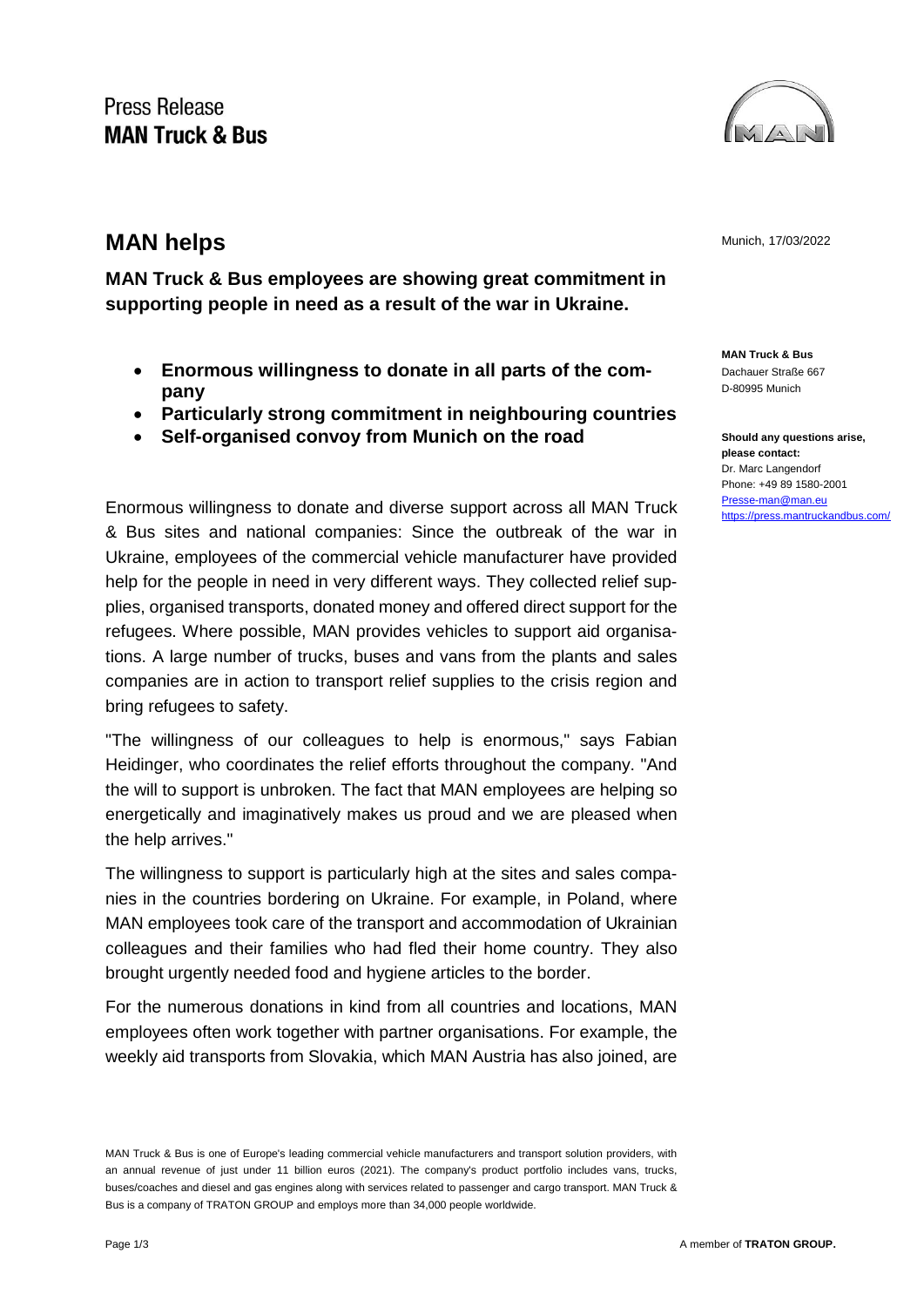## **Press Release MAN Truck & Bus**



brought to Ukraine and distributed via partners from the border region. Already the first transport brought 10,000 tins of food, plus medicines, sleeping bags and power generators.

The provision of vehicles is an essential aspect of the aid effort. MAN Truck & Bus France, for example, provided five trucks to the Civil Defence, which coordinates the donation activities in France, as well as semi-trailers from other MAN partner companies. This made it possible to transport many tonnes of relief supplies from France to the Polish-Ukrainian border. In Poland, MAN employees supported journalists in their work by providing them with a TGE transporter.

The fact that the cooperation between private initiative, MAN and partner organisations works was also demonstrated by the employees at the German sites: In Nuremberg and Munich, volunteers sorted and packed more than 1,800 donated packages on over 100 Euro pallets. So first two MAN trucks with 34 pallets from the MAN collection campaign set off for northern Romania. There is a logistics hub there run by the St John Ambulance, who, as a partner of MAN, take the aid supplies from there to Ukraine. The Salzgitter components plant provided a TGE transporter so that the numerous relief supplies could be driven to the border area.

MAN made a TGX and trailer available to the "Brucker help the Ukraine" initiative in Fürstenfeldbruck near Munich. Without further ado, two MAN colleagues volunteered to get behind the wheel and drive the truck, fully loaded with donated relief supplies, to Lublin in Poland. MAN Service Dortmund also collected urgently needed goods in cooperation with the association "Children need our help" (KIBU), and employees from the Hagen branch drove many tonnes of relief goods to Krakow on their own initiative and handed them over to the local Caritas organisation. In the North-East sales region, MAN companies supported the fundraising campaign of the Bode haulage company, which drove relief supplies to the Polish capital on 15 lorries. The South sales region collected around 500 first-aid kits from the German service companies, which were delivered to Ukraine as urgently needed firstaid material.

In addition to the various in-kind donation campaigns, MAN employees are also taking part in the "employee donation" called for by group management and co-determination in the Volkswagen Group. The donations go to UN Refugee Aid, the national partner of the UN Refugee Agency UNHCR. UNHCR is working closely with the authorities in Ukraine and neighbouring countries to organise emergency aid.